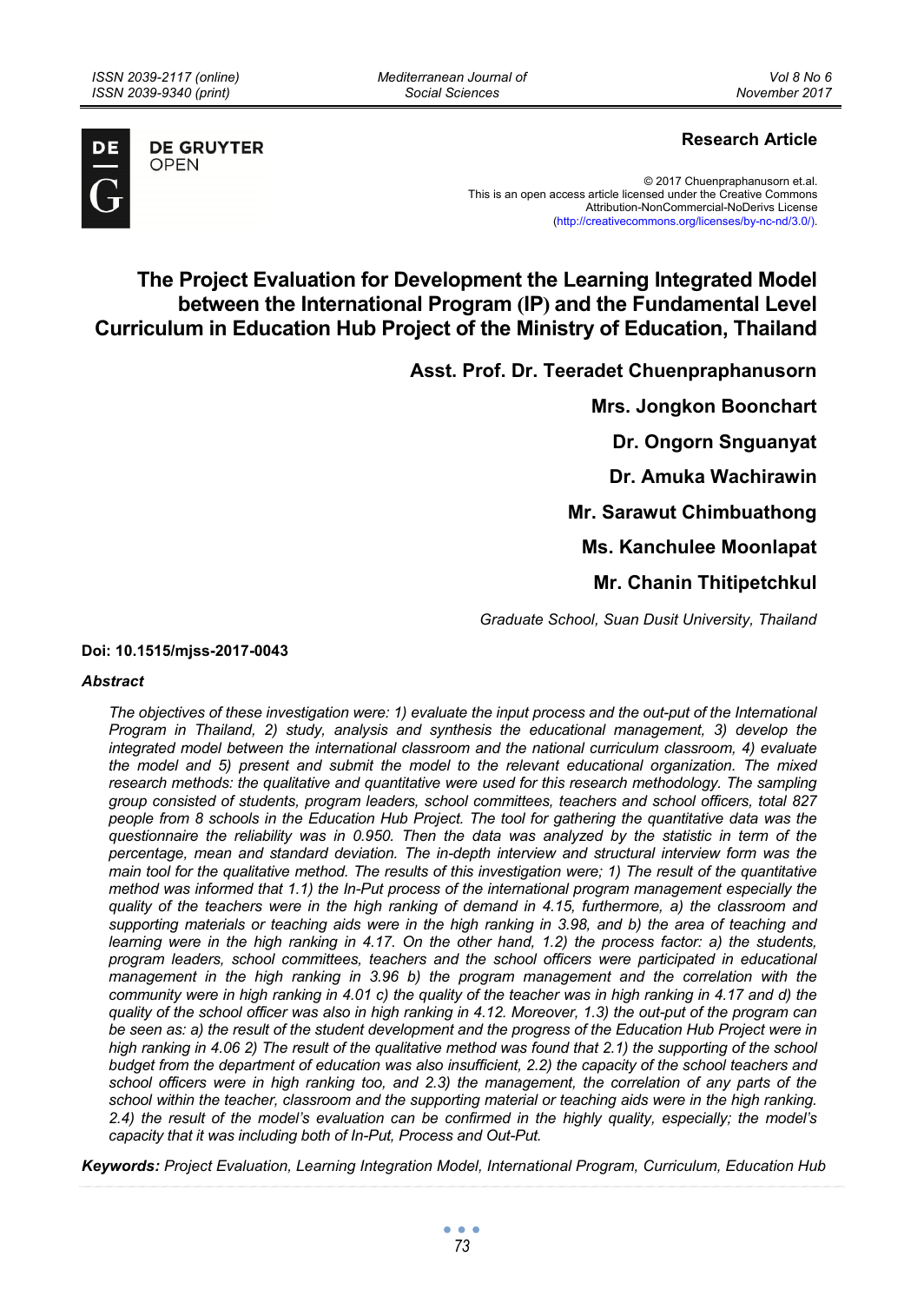### **1. Background and Significance of the Problem**

With its geographical advantage in the center of the ASEAN region, Thailand has the potential to become a hub in various fields such as trade, transportation, politics, food production, health, tourism and services, as well as education. Thai education, both fundamental and tertiary, has been expanding extensively.

Therefore, in fiscal year 2009, the Office of Basic Education Commission (OBEC), Ministry of Education, has selected 14 schools nationwide to join the "Education Hub" program – driving Thailand to become the ASEAN region's educational hub. These schools are located in 6 regions: North, Northeast, Central, Eastern, Western and Southern, and are adjacent to neighboring countries with lots of foreign workers. The program focuses on developing management models in various areas, including curriculum management, learning process, and evaluation. It also aims to promote those areas to meet international standards and accommodate both Thai and foreign students. Each school's context and needs are analyzed to develop a curriculum which promotes qualified students and the world's citizens. There are 3 types of enrichment classrooms in the 14 schools: 1) International Program or IP (8 schools), 2) Multilingual Program or MP (4 schools), and 3) Science – Math's Bilingual Program or SMBP (2 schools) (Office of the High School Administration, Ministry of Education, 2015).

The above-mentioned direction drives for a high-quality and standardized Thai education process, which can eventually be comparable with international standards.

The 3 types of enrichment classrooms clearly have different characteristics, especially the International Program, which has more potential to respond to the Thai's educational expansion trend.Ministry of Education has launched the International Program (IP) for 6 years but its performance has not been evaluated. Although the IP program implemented in 8 schools nationwide has distinctively different context and management, their strengths all need to be continued. Meanwhile, there are some weaknesses in program and teaching management, curriculum, and evaluation, which need to be improved.

As a result, a project evaluation of the IP program started from 2009 is essential for development of integrated model among enrichment classrooms. A "Standard Core" can be achieved by studying, collecting, compiling, analyzing and synthesizing related data and used as a guideline for 154 new schools across the country. This will raise the standard of Thai education to attract students from the ASEAN region.

In conclusion, this research aims to achieve 2 results: 1) all data from project evaluation helps improve management of the existing 8 schools and upcoming 154 international schools and, 2) an integrated model among enrichment classrooms, international program (IP), and fundamental curriculum under the Education Hubs, Ministry of Education, in Thailand which can be used as a "prototype" for new schools with international programs in the future.

## **2. Objectives**

- 1. To evaluate factors, processes, and outputs of international programs (IP) offered in Thailand;
- 2. To study, collect, analyze, synthesize, and obtain lessons learned from primary and secondary data sources regarding educational management of international programs in Thailand;
- 3. To develop an integrated model among enrichment classrooms, international programs (IP), and fundamental curriculum;
- 4. To assess the developed model; and
- 5. To present the model to related agencies.

# **3. Definitions**

1. **Project Evaluation** refers to a systematic assessing process by researching and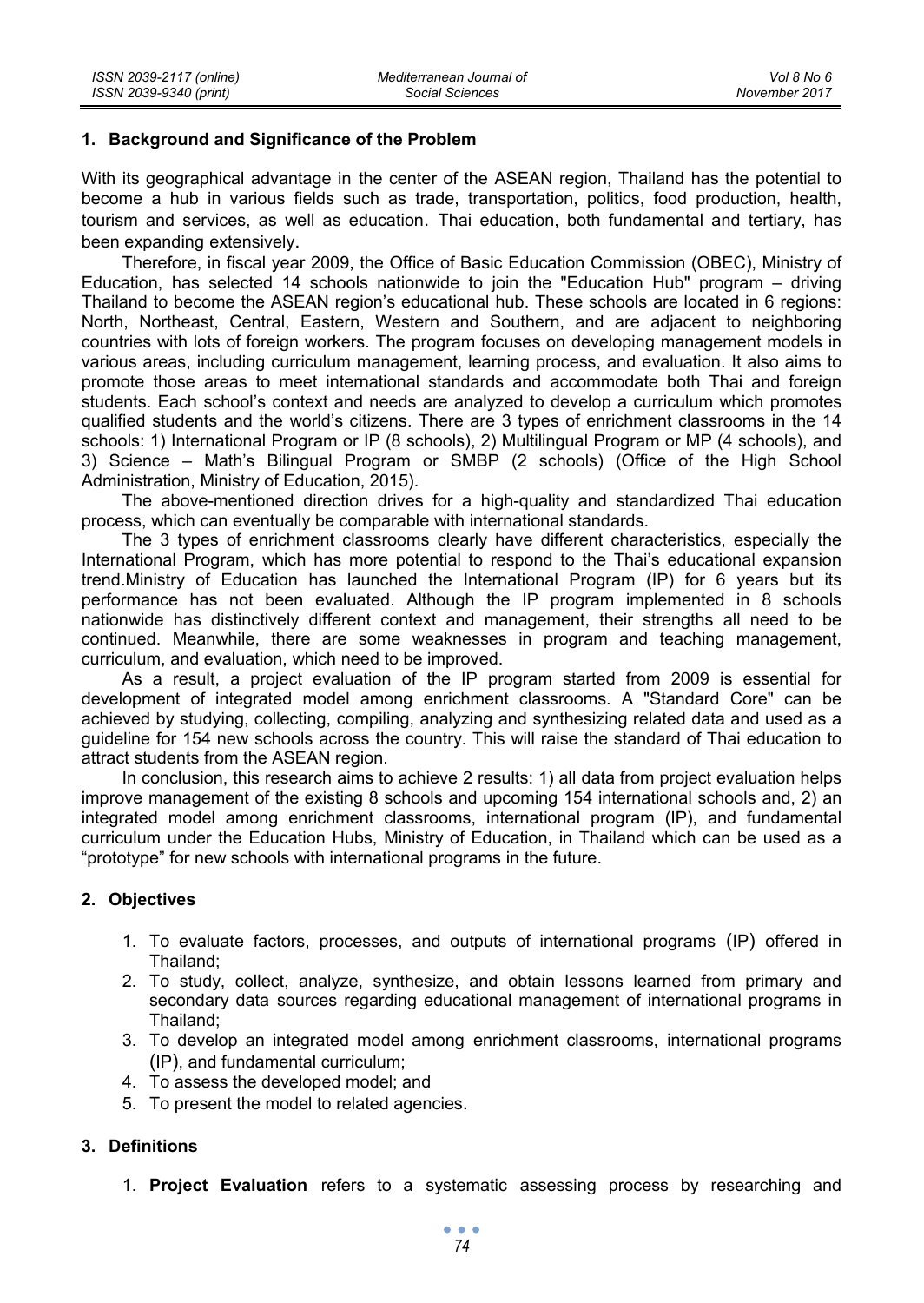collecting data from a series of activities to improve decision-making and evaluating process. Project evaluation is a part of a management process.

- 2. **Development** means improving or innovating systematic processes for practical use.
- 3. **Model** refers to what is created or developed from a concept or theory to simply and correctly explain a relationship of some components. A model can be tested with real data to understand matters or used as an example to create or replicate the concept or theory.
- 4. **Integration** means linking of all knowledge and experiences contained in the curriculum. It focuses on a holistic development of learners in 3 aspects: cognitive domain, psychomotor domain, and affective domain.
- 5. **Enrichment classrooms** refer to classrooms which are set up in accordance with an educational policy of the Office of Basic Education Commission, Ministry of Education. Started in 2009, the enrichment classroom have been focusing on specific aspects and are divided into 3 types: 1) International Program (IP), 2) Multilingual Program (MP), and 3) Science – Math's Bilingual Program (SMBP).
- 6. **Fundamental Curriculum** means a core curriculum developed for a basic level of education in schools throughout the country. It can be used as a guideline or be applied to each school's teaching management.
- 7. **International Program (IP)** is a program in Thailand which uses English in teaching and communication.
- 8. **Education Hubs** refer to projects established by the Office of Basic Education Commission, Ministry of Education. These projects aim to provide teaching and learning in accordance the world's trend and focus on quality of students that meets international demands, including foreign language skills, math and science skills, multi-cultural skills, and technology, etc.

# **4. Expected Benefits**

- 1. Accurate data and lessons learned are obtained by collecting, analyzing, and synthesizing information from 8 International Programs (IP). This data can be used as references or to develop a knowledge management for other programs in the Education Hub project, such as multi-language programs (MP) or science-math's bilingual programs (SMBP).
- 2. Proper processes and methods can be obtained as a prototype for the 8 schools' annual self-evaluation process and continuous development. The prototype can also be applied to the new 154 international schools nationwide.
- 3. The 8 schools can use the research results to determine their strategies, strategic plans, and project development in their own context.
- 4. A learning integration model from information analysis and context synthesis is obtained for international programs inThailand.
- 5. Proper processes and methods of knowledge management integration of international programs in Thailand are obtained. The 8 schools and the new 154 international schools can apply these processes and methods for their continuous development in the short term (3 years), medium term (5 years), and long term (10 years).
- 6. A research team can gain learning and working connections, along with the Central Office of Basic Education Commission, Regional Office of Basic Education Commission, school and program management teams, teachers, parents, students, alumni, and current students.
- 7. The research results can be developed as a guideline for knowledge management integration of international programs in Thailand under the Office of Basic Education Commission, Ministry of Education.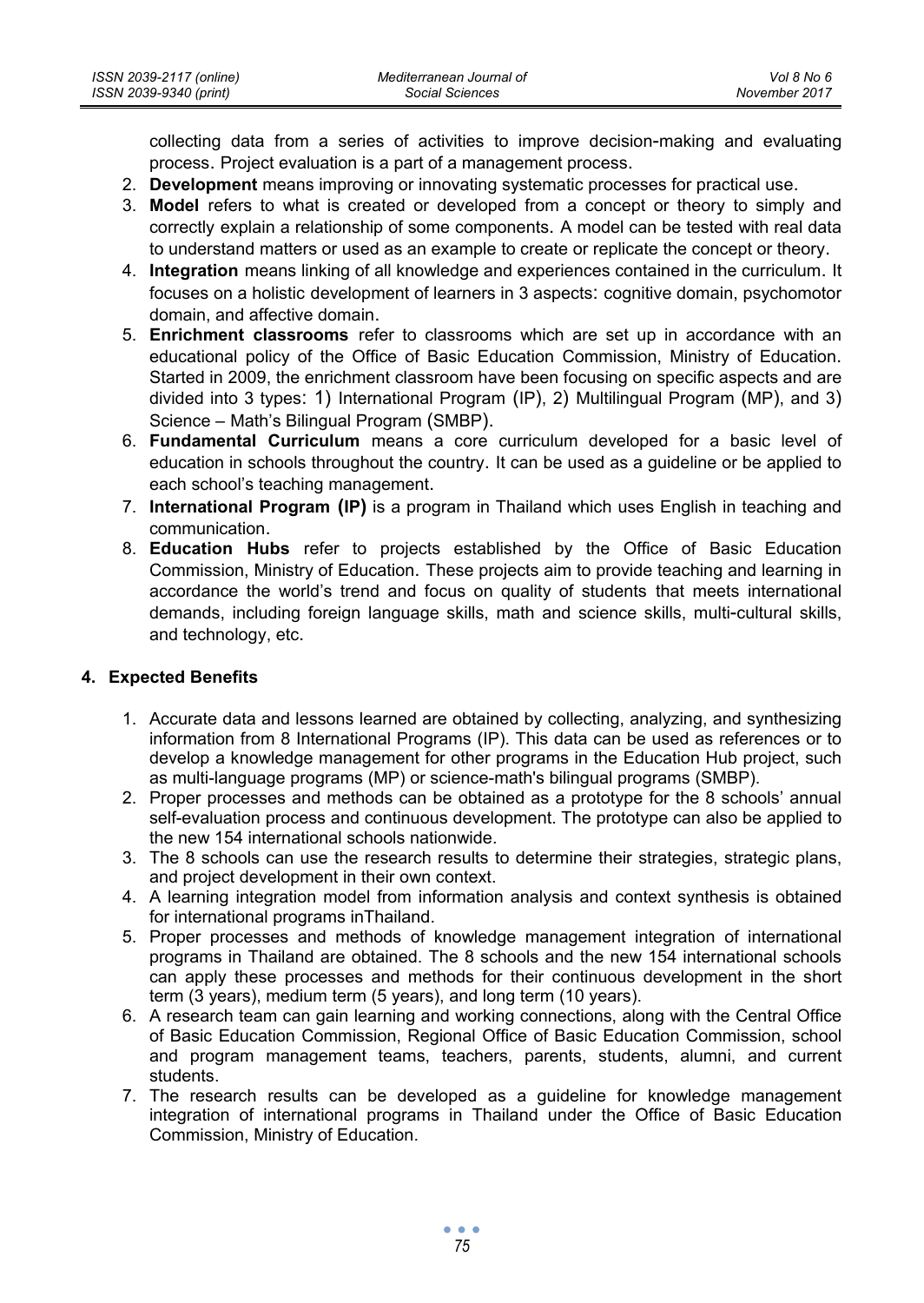# **5. Methodology**

### *5.1 Step 1. Input, Process, and Output Evaluation of International Program (IP) in Thailand*

Researchers use a System Analysis Approach in the 3 aspects of evaluation as follows.

- 1. Input Evaluation of International Program focuses on adequacy and properness of budget, personnel's ability, and lesson plans of international programs.
- 2. Process Evaluation of International Program assesses properness of international programs' operational plans and performance.
- 3. Output Evaluation of International Program refers to students' results, parents and communities' cooperation and support towards international programs, as well as the target group's satisfaction regarding the international programs' performance.

### *5.1.1 Population and Sample*

This research draws 827 samples from schools and international programs' management teams, teachers, educational personnel, students, school committees from 8 international programs.

# *5.1.2 Research Tools and Assessment of Research Tools*

#### *5.1.2.1 Tools and Creation of Tools*

- 1. Set 1 Questionnaire is for schools and international programs' management teams to assess adequacy of programs' input, management process, supervision and support, performance, and satisfaction towards international programs.
- 2. Set 2 Questionnaire is for teachers and educational personnel to assess adequacy of programs' input, management process, supervision, performance, and satisfaction towards international programs.
- 3. Set 3 Questionnaire is for school committees and parents. It is a 5-level rating scale: Most agree, Agree, Not Sure, Disagree, Most Disagree.
- 4. Set 4 Questionnaire is for students. It is a 5-level rating scale: Most agree, Agree, Not Sure, Disagree, Most Disagree.

#### *5.1.3 Assessment of Research Tools*

Assess the questionnaire's validity and reliability with the following steps.

- 1. Present the developed questionnaire to specialists for comments;
- 2. Assess validity and reliability as follows.
	- Assess validity by presenting the questionnaire to 3 specialists (name list specified in Appendix), checking content validity of the developed tools, as well as reviewing language and formats for comments and revisions;
	- Assess reliability by trying out 30 of the revised questionnaire with samples similar to the real samples to obtain a reliability score using an alpha coefficient method. Alpha coefficients of the student, parent, and educational personnel samples are 0.950, 0.979, and 0.963, respectively.

## *5.1.4 Data Analysis*

This research's descriptive statistics are percentage, average, mean, and standard deviation.

*5.2 Step 2. Data Collection, Analysis, Synthesis, and Obtaining Lesson Learned (Qualitative Research)* 

This step includes data collection, analysis, synthesis, and obtaining lesson learned from primary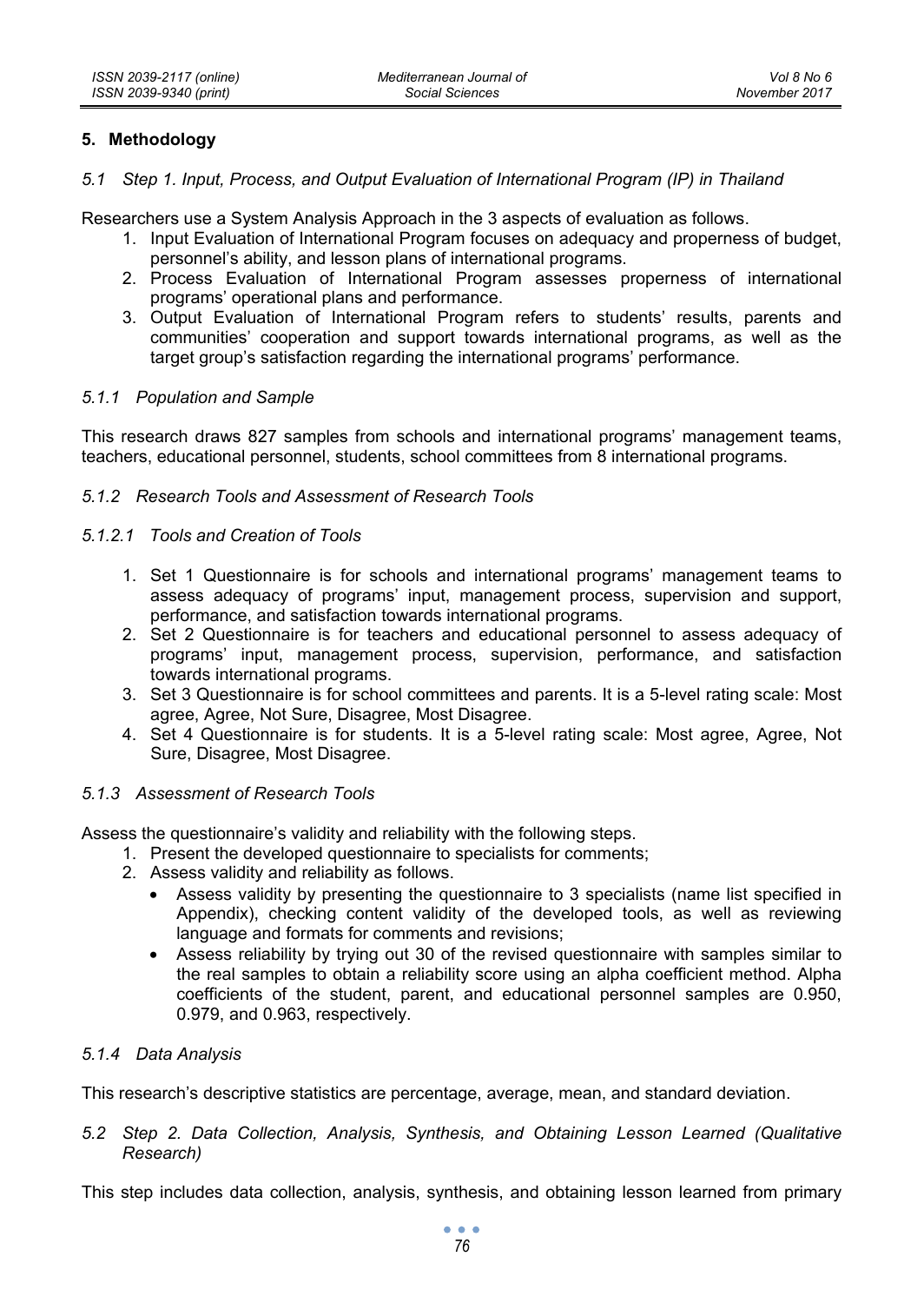| ISSN 2039-2117 (online) | Mediterranean Journal of | Vol 8 No 6    |
|-------------------------|--------------------------|---------------|
| ISSN 2039-9340 (print)  | Social Sciences          | November 2017 |

sources and secondary sources regarding international programs in Thailand and knowledge management integration among enrichment classrooms, international programs, and fundamental curriculum**.** 

This step focuses on 2 methods as follows.

- 1. Primary Source Data Analysis Review documents related to the 8 international programs and present narrative information;
- 2. Secondary Source Data Analysis Conduct structural interviews and focus group interviews to gather information with education management affiliates which include:

#### *5.2.1 Population and Sample*

Purposive Sampling is applied based on their knowledge and works following instructions from Ministry of Education. The samples consist of the following:

- 1. 4 key persons of the 8 international programs (self-selected);
- 2. 3 samples from a central agency the Office of Basic Education Commission, Ministry of Education, who are directly responsible for international programs such as Directors of Secondary Education and related officials;
- 3. 2 samples from Educational Service Area Offices where the 8 schools are located, including Office Directors or Supervisors or related officials.

### *5.2.2 Tools and Creation of Tools*

The research tool in this step is a structural interview created by the researchers with the following steps:

- 1. Review and collect question development from documents and textbooks to create a question framework;
- 2. Analyze parts of questions related to international program operations and learning integrated model and come up with proper major and minor points of the questions;
- 3. Create a set of questions based on the framework in (1) and the points in (2);
- 4. Let 3 specialists assess the tool quality by calculating Index of Consistency (IOC) of the tool for improvements;
- 5. Prepare necessary equipment such as a recorder, a camera.
- *5.3 Step 3 Improve and Evaluate Learning Integrated Model among Enrichment Classrooms, International Program (IP), and Fundamental Curriculum* 
	- 1. The research team gathers, analyzes, and categorizes all information from Step 1 and 2 to design the model.
	- 2. The research team conducts a focus group interview with related officials to brainstorm content of the learning integrated model between international programs and the fundamental curriculum.
	- 3. Set a discussion among 13 members 1 educational course and teaching specialist, 2 school executives, 4 program executives (those not involved in Step 2 are programs' manager and chief), 3 central agency's executives (OBEC) or related officials, 1 responsible supervisor, and 2 teacher representatives – regarding an integrated model among enrichment classrooms, international program (IP), and fundamental curriculum under the Education Hubs, Ministry of Education, Thailand.

The above information describes the research methodology of The Project Evaluation for Development the Learning Integrated Model between the International Program (IP) and the Fundamental Level Curriculum in Education Hub Project of the Ministry of Education, Thailand.

## **6. Results**

a. Quantitative research shows that 1) Project In-Put 1.1) Teachers – high satisfaction level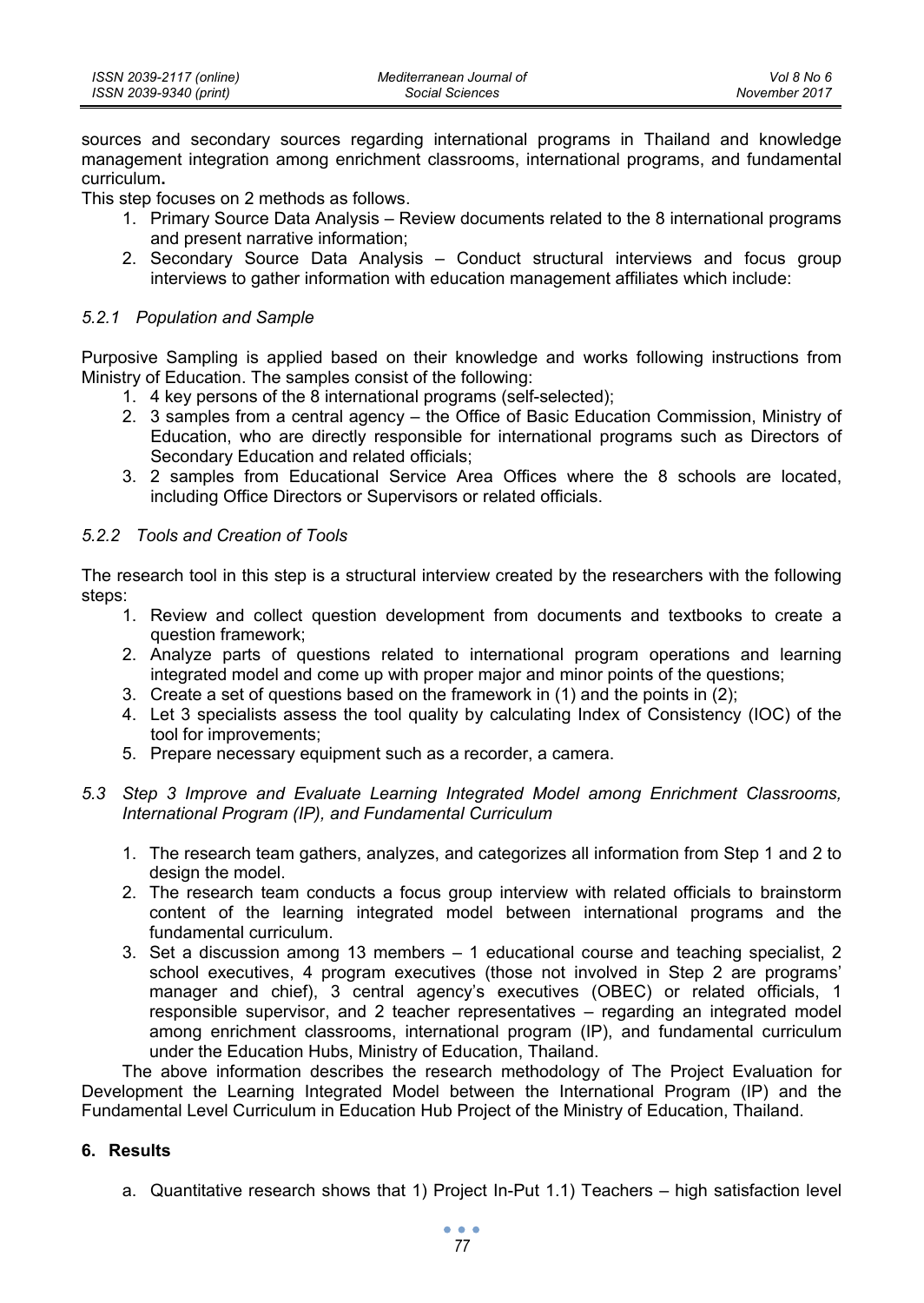with an average of 4.15, 1.2) Classrooms and learning facilities – high satisfaction level with an average of 3.93, and 1.3) Operational area – high satisfaction level with an average of 4.17; 2) Process 2.1) Opportunity for cooperation from communities/ parents/ educational committees in learning mangement – high satisfaction level with an average of 3.95, 2.2) Management/relationship – high satisfaction level with an average of 4.01, 2.3) Lecturers – high satisfaction level with an average of 4.17, and 2.4) Supporting personnel – high satisfaction level with an average of 4.12; and 3) Project Out-Put 3.1) Performance of Education Hub on students – high satisfaction level with an average of 4.06, 3.2) Opinions about project output on students – high satisfaction level with an average of 4.07, and 3.3) Opinions about self-development – high satisfaction level with an average of 3.91.

- b. Qualitative research shows that 1) Adequate budget with proper allocation, 2) high level of personnel's ability and competence, 3) high level of management/ cooperation, teacher, classrooms, and facilities.
- c. Model assessment shows that the developed model has high quality with clear methods for input, process, and output.

# **7. Results Discussion**

The results can be discussed as follows.

- 1. Input, Process, and Output Assessment of International Program
	- a. **Input:** Teachers, both Thais and foreigners, have a high satisfaction level with an average of 4.15, especially teachers' competence in the courses. Although some teachers may not have direct educational background, they can apply knowledge body to teach students effectively.

However, there is still a need to improve foreign teachers' teaching quality. Some of them do not graduate with an Education degree. Hence, a supervision process is necessary for giving these Thai and foreign teachers support and suggestions via coaching and mentoring methods. This corresponds to a study of Teeradet Cheunpraphanusorn, et. al. (2016), studying improvement of early childhood teachers' quality under the Department of Local Administration in Thailand. They use a guiding and coaching system in the form of developing while teaching. It is found that this Coaching and Mentoring teachers' development approach has a PDCA cycle, which affects mutual acceptance and assistance. These results are in accordance with a study of Chalermchai Panlert (2006) on development of mentoring process by academic mentors with an emphasis on experience-based skills and school-based education. Another similar study is conducted by Sutthisak Srisomboon (2005), which focuses on peer supervision to improve elementary school teachers' learning management competency through cooperative learning methods. This study is in line with a study of Srisuda Saengpan (2007), effects of using internal peer counseling on the quality of preschool teachers' teaching and learning activities. These studies all conclude that a supervising process is still important for management of today's education in all levels, courses and forms.

Meanwhile, the concepts cited above are consistent with the teacher development approach called Professional Learning Community or PLC, which uses the After Action Review (AAR) quality improvement system. This system encourages cooperation between Thai and foreign teachers through activities and work which aim to improve teaching quality.

b. **Process:** According to the data collected, one characteristic of the learning management of schools under the Education Hub project is an opportunity for cooperation from communities/ parents/ educational committees. It receives a high satisfaction level with an average of 3.95. Moreover, overall management/ relationship has a high satisfaction level with an average of 4.01, supporting good attitudes among the schools, communities, parents, and educational committees.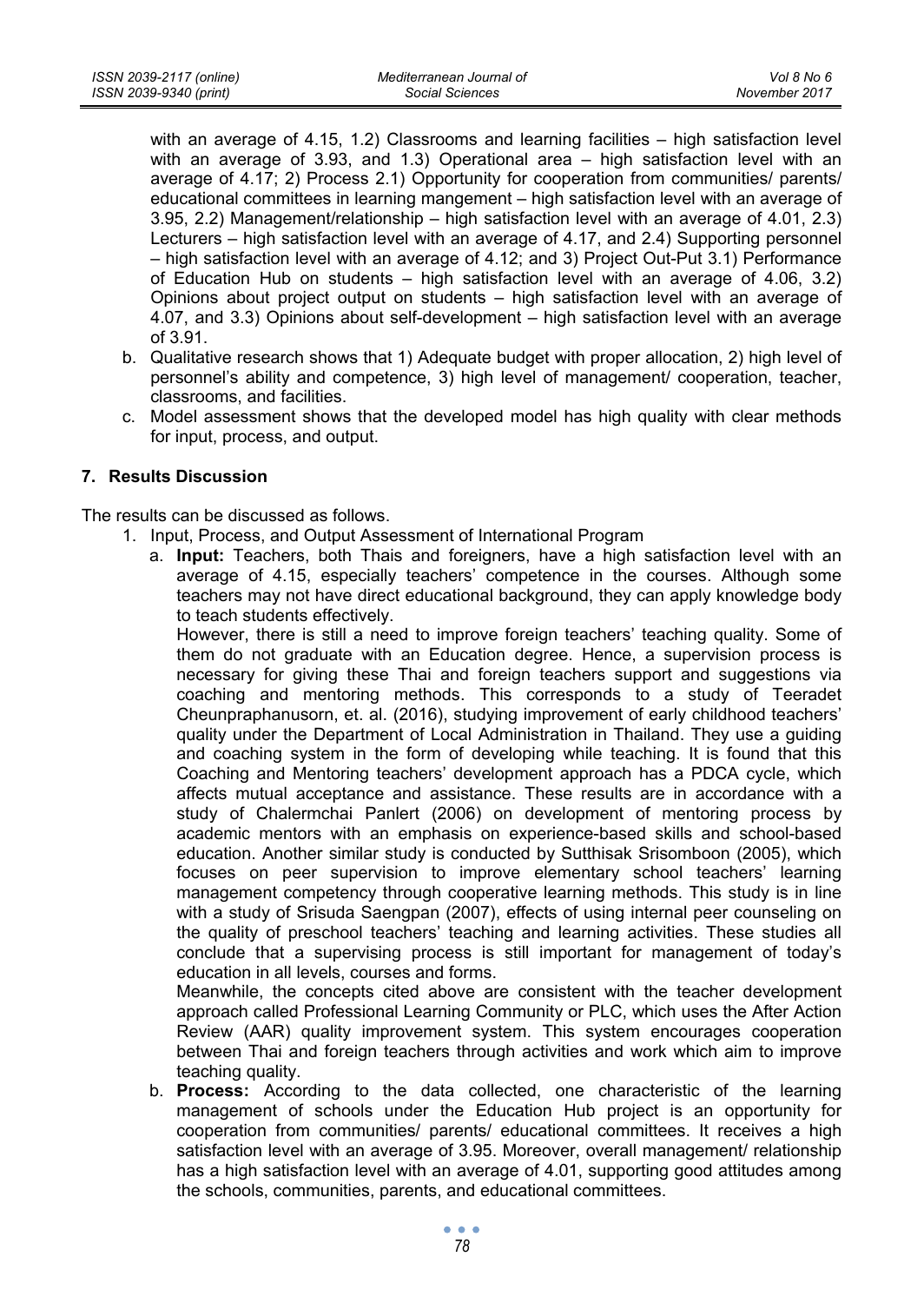Under the new learning management framework, each school no longer manages teaching and learning on its own. A link among schools, communities, and educational committees is necessary for improving learning quality. The schools in the Education Hub project apply strong community-based management, which integrates internationalism with standard curriculum of big schools (Bertie and College, 2004).

c. **Output:** Overall performance of schools under the Education Hub project reflected on students has a high satisfaction level with an average of 4.06. In particular, students have the highest performance in foreign language ability. Students are highly satisfied with learning in the Education Hub project. Students maintain morality, good ethics and attitudes towards studying in the Education Hub project. These results are in line with the SMART principle, which is an ultimate goal of the project.

Students' attitude and pride of education under the Education Hub Program reflect quality of international education. This social transformation process starts within a classroom with high quality teachers and methods of wisdom to give learners profound knowledge. This process takes approximately 3 – 6 years (Gutex, 1988).

In addition, student development in the schools still include both domestic and international exchanging activities. This complies with Activity-Based Learning (S.C Maheshwari and Vineeta Mitlol, 2001), which encourages students to have social interaction and scientific processes based on researching, setting up of objectives, analysis, synthesis, and finding a conclusion.

# **8. Suggestions**

- A. Policy and operational suggestions are as follows.
	- 1. Adequacy of Budget/ Management
		- Schools should apply a "small school in big school" management method for quick strategic process.
		- Schools should have short-term and long-term budget strategic plans.
		- Schools should not mix allocated budget with other budget. There should be a separated budget account for the project.
		- Office of Upper Secondary Education should have short-term and long-term annual budget strategic plans.
		- Office of Upper Secondary Education should provide and publicize suggestions regarding budget management.
	- 2. Personnels' Competence
		- Recruit qualified teachers via Social Media domestically and oversea, as well as creating a network with foreign universities that train teachers.
		- Schools should provide additional forms of compensations for foreign teachers.
		- Encourage foreign teachers to receive training to obtain a certificate of professional teaching.
		- Schools should recruit foreign teachers on its own via Social Media.
		- Office of Upper Secondary Education should reach for cooperation with foreign universities specializing in Education.
		- Office of Upper Secondary Education should present such information to implementing agencies for further consideration.
		- Office of Upper Secondary Education must be a core coordinator to accept foreign intern teachers to different schools.
		- Office of Upper Secondary Education should provide a data base of intern teachers in Thailand for different schools.
		- Office of Upper Secondary Education should provide a quality improvement plan for schools under the Education Hub Program via classroom research. There should also be national and international level academic discussion forums for teachers in the project.